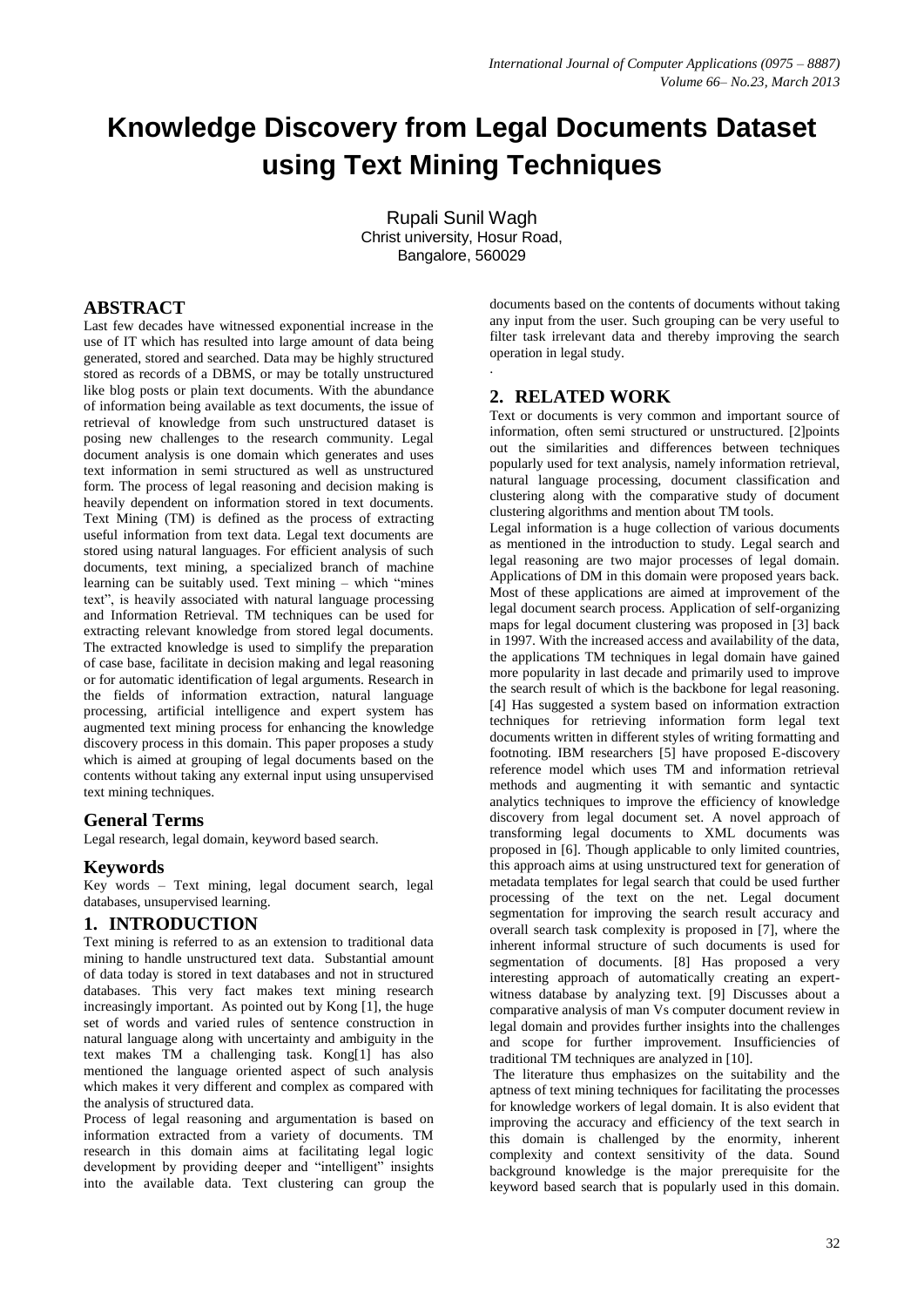With newer TM techniques and models, researchers are trying to minimize user's input and facilitate more intelligent and automated search of legal text documents. Proposed study aims at grouping of legal text documents using unsupervised learning technique. Such groupings could be useful in filtering irrelevant documents and automatic identification of sub categories of a concept, thereby enhancing the search process for legal domain analysis.

## **3. DOMAIN DETAILS**

#### **3.1 Legal document search**

A Legal professional needs to perform extensive search through various legal documents for every case in order to arrive at a conclusion. These documents include judgments, notifications, acts treaties etc. The documents could further be subdivided into different categories based on the judicial system of the country. (For example high court, Supreme Court, cyber law, consumer law, corporate law etc).

With electronic availability of legal documents in legal document databases, this legal research process today is totally computer assisted process. Many online legal databases like lexisnexis, manupatrawhich store and provide the information related to legal domain. All information related to legal domain is available in these databases as semi structured documents and can be searched primarily using a keyword based search. With the advances in information extraction and information retrieval technology, the search process is getting improvised. But, because of the volume and the inherent complexity of text data, finding relevant and required document from the legal database without proper background knowledge is still a difficult task.

#### **3.2 Text mining**

We all tend to respond in natural languages. Since it does not need any training, free text is the easiest way to input data. Thus data as unstructured or semi structured text is available in plenty. But ironically, this most common form of data is the most complex to analyze. Along with the unstructuredness, these complexities are due to the semantic intricacies, ambiguities and context sensitivity inherent to natural languages. These issues complicate the process of knowledge discovery from text KDT. TM – aims at knowledge discovery from textual dataset. Numerous algorithms and techniques have been proposed to improve the process of knowledge extraction from text data.

While, basic TM activities of text classification, clustering and association mining still find their relevance in KDT process, researchers have proposed combination of such approaches with other techniques for improvisation of processes. Novel approach of using genetic algorithm and semantics for automatic generation of training and testing dataset from given input has been proposed in [11]. Ontology is also emerged as a very important concept that along with TM techniques could be used for KDT effectively [12,13].

The process of knowledge extraction from text data takes inputs form various related fields. Information retrieval and information extraction is at the core of the TM activities. Language oriented nature of this process requires natural language processing techniques to handle the semantics and the ambiguities present in the text information. Expert system and artificial intelligence help in building the knowledge base to automate the process. Each of these fields individually or in combination, with its rich set of techniques, contributes substantially in this process of knowledge extraction form text databases.

As pointed out in earlier sections, easy availability of text data is posing new challenges in the field of Knowledge discovery from stored data. With the varied set of algorithms and techniques, TM, since it's inception has been catering to knowledge discovery in many domains. Undoubtedly, it will continue doing so with constantly evolving tools and techniques. Research in other related fields of NLP, IR and artificial intelligence has always complemented TM to enhance the KDT process.TM has emerged as an important research field because of its relevance in today's computational dynamics.

## **4. METHODOLOGY**

| Data collection                        | • Perform kyeword serach on legal database<br>• Collect the document set as input |
|----------------------------------------|-----------------------------------------------------------------------------------|
| <b>Building the</b><br>knowledge Model | • Feature extraction and selection and stemming<br>• Apply clustering             |
| Evaluation of the<br>model             | . Evaluate the clusters obtained                                                  |

#### **Figure 1 – Legal document grouping using clustering**

As shown in the figure, the proposed study would be carried out in following steps-

- 1. Data collection
	- The legal document dataset can be collected from legal databases. This dataset would actually be result of keyword search based on particular concept. For example – keyword based search for the concept education selects many documents as result. These documents can be considered as input dataset.
- 2. Building knowledge model using unsupervised mining technique – clustering This step follows traditional text mining activities - 1) Preprocessing deals with feature extraction, feature recognition and stemming etc. 2) Grouping of the documents using algorithm well suited to the data. Though neural network and machine learning algorithms are widely used approaches for text clustering, actual choice of the algorithm will be decided in due course of study. For example the input dataset as described in step 1 might have documents that could be grouped further like higher education, primary education etc. Clustering is aimed at performing this grouping based on the contents of the documents without any external input which will lead into automatic identification of subtopics of a concept.
- 3. Evaluation of knowledge model The developed model would be evaluated for its performance.

## **5. CONCLUSION**

Data mining has been contributing to numerous domains and problems for knowledge insights into the data. Text Mining, the extension to DM has gained popularity in last decade because of the availability of large volume of text data. Information stored in text is of great commercial value. TM research aims at improving human's ability to comprehend huge data to provide better insights by analyzing a document or documents.

There are many domains that are primarily based on the information stored as text and legal domain being one of